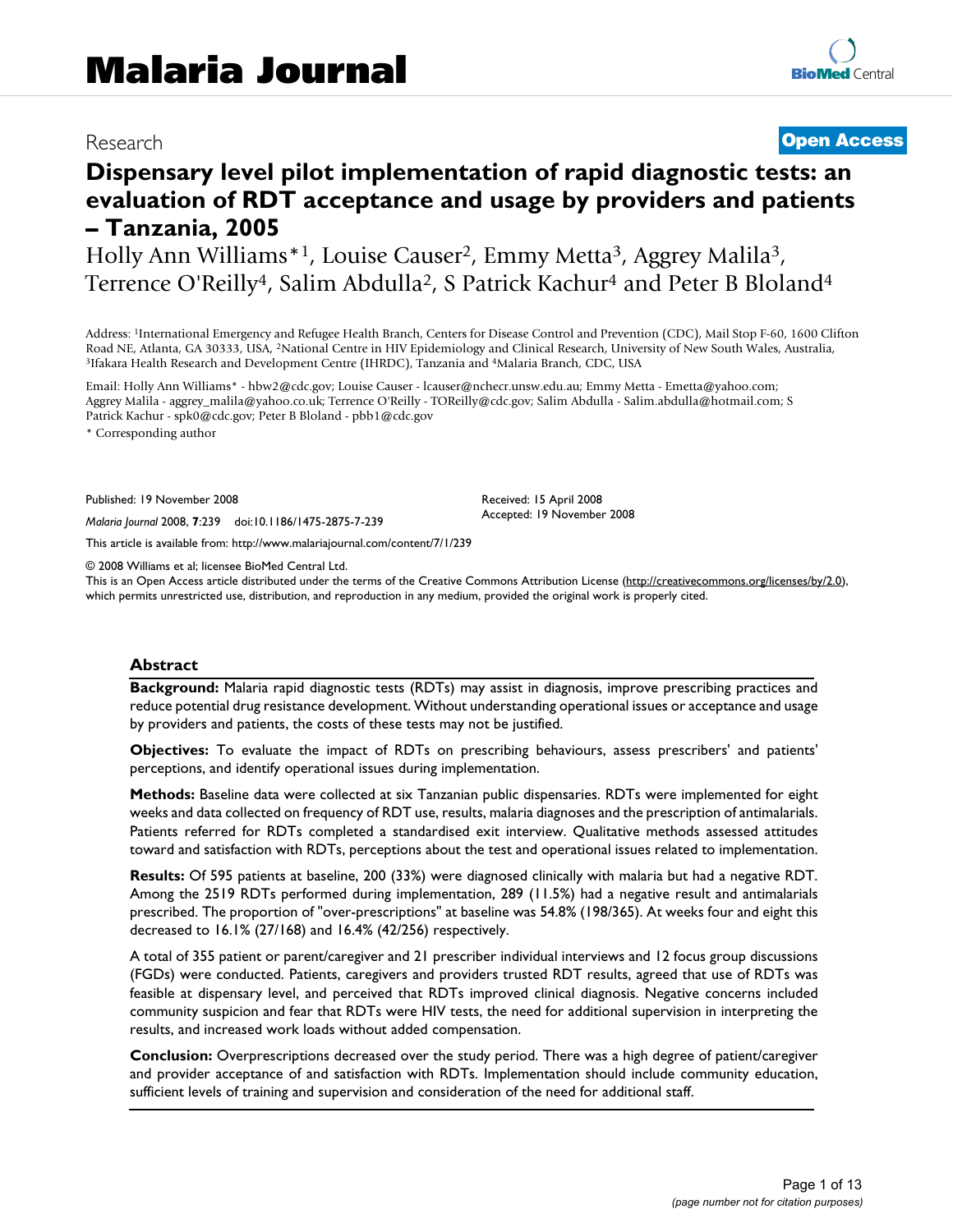### **Background**

Clinical diagnosis of malaria is sensitive but not specific. Over-diagnosis and subsequent over-treatment of patients as a result of clinical diagnosis can lead to increased drug pressure that may facilitate the development of drug resistance. This may also increase costs, particularly with the shift from inexpensive antimalarials (such as chloroquine [CQ] and sulphadoxine-pyrimethamine [SP]) to newer, more expensive drugs. It also exposes patients to the unnecessary risk of adverse events and, among some patients, leaves the real cause of illness untreated. In the current environment of the widespread development of antimalarial drug resistance and limited treatment choices, most endemic countries have changed their antimalarial drug policies to newer artemisinin-based combination therapies. Because of the increased cost of these combination therapies and the need to use them wisely in order to prolong their usefulness, improvement of malaria diagnosis has become a critical consideration when formulating rational malaria drug polices.

Having access to a test that quickly confirms the presence of malaria parasites could enable the health care provider to determine whether prescription of antimalarials is appropriate. Microscopy, though still considered the gold standard for malaria diagnosis, is not available at most health facilities. Quality control measures and supervision are often inadequate or absent, staff are poorly trained, and equipment is missing or is in need of repair. Furthermore, clinicians have been known to distrust microscopy results [1-4].

Malaria rapid diagnostic tests (RDTs) show promise as a diagnostic tool that requires minimal training and equipment and provides rapid results. RDTs use immunochromatographic methods to detect antigens derived from malaria parasites in lysed blood. In controlled settings, RDTs have generally been reported to achieve sensitivities and specificities of > 90% in the detection of *Plasmodium falciparum* at densities above 100 parasites/μL blood. Below this level, sensitivity decreases markedly. Among the advantages of the RDT are their ease of use and interpretation. They do not require any electricity or special equipment. It has been demonstrated in the field that simplified, brief training can result in good retention of skills and minimal inter-user variability[5,6]. Furthermore, test kits can be shipped and stored at ambient conditions, although exposure to high temperatures (as seen in most malaria endemic areas) can cause the RDT to degrade. Recommended storage temperatures by the manufacturers tend to fall in the range between 4°C and 30°C but few health care facilities in resource-poor settings have airconditioning or temperature controlled storage units for drugs or supplies[7]. Findings from a study that examined temperatures during both transport and storage of RDTs

in Cambodia and the Philippines showed that transport and storage temperatures both greatly exceeded the recommended temperatures for field use[7]. In spite of these challenges, in many situations where microscopy services are not adequately maintained (in terms of both equipment and personnel), the accuracy of RDTs is certain to be superior to clinical diagnosis. Despite their relatively high unit cost (\$0.60 – 2.50)[5], RDTs to diagnose malaria are now being viewed as an important component of rational malaria case management.

If used appropriately, RDTs could improve clinical prescribing practices and reduce the potential for the development of drug resistance. RDTs are beginning to be implemented in clinical settings but the reality is that many end-users will be using RDTs in rural clinics with minimal supervision. Little is known about the acceptance and usage of RDT results by providers and patients/ caregivers or field operational issues related to the implementation of RDTs in the periphery. In a recent study, Reyburn and colleagues demonstrated that more than 90% of prescriptions for antimalarial drugs in a low-moderate transmission setting were for patients for whom the malaria test was negative[2]. Their findings also indicated that use of a RDT, along with training in the use of the test, did not in itself lead to a lower level of over-treatment for malaria. RDTs can only promote rational drug use if providers are willing to use the findings to guide their prescribing behaviors and if patients and parents/caregivers accept the subsequent treatment (particularly if antimalarials are not prescribed). Preliminary findings from recent RDT studies in Kenya, Tanzania and Zambia indicated that 35.5 – 54% of patients with a negative RDT received antimalarials[2,3] (personal communication, J. Skarbinski, CDC, 2007). This reinforces other studies whose findings have documented that up to 79% of patients with negative blood smears were prescribed antimalarials [1-4]. Without understanding whether these tests can and will be accepted and used appropriately, the cost of the tests may not be justified and cost-savings from more rationale use of antimalarials may not be realized.

Socio-behavioural studies have previously documented that one factor that influences a provider's behavior is community and/or individual pressure[8,9]. Providers will often prescribe drugs that have been specifically requested by patients or caregivers. Alternatively, many rural health facilities have a very limited number of alternative drugs and providers may simply prescribe antimalarials as nothing else is available. Thus, if antimalarials are prescribed despite a negative RDT result, it is important to identify the factors (social or otherwise) that weighed more heavily on the prescriptive behaviors than the test results. Understanding provider attitudes and behaviors may assist in anticipating the impact of RDTs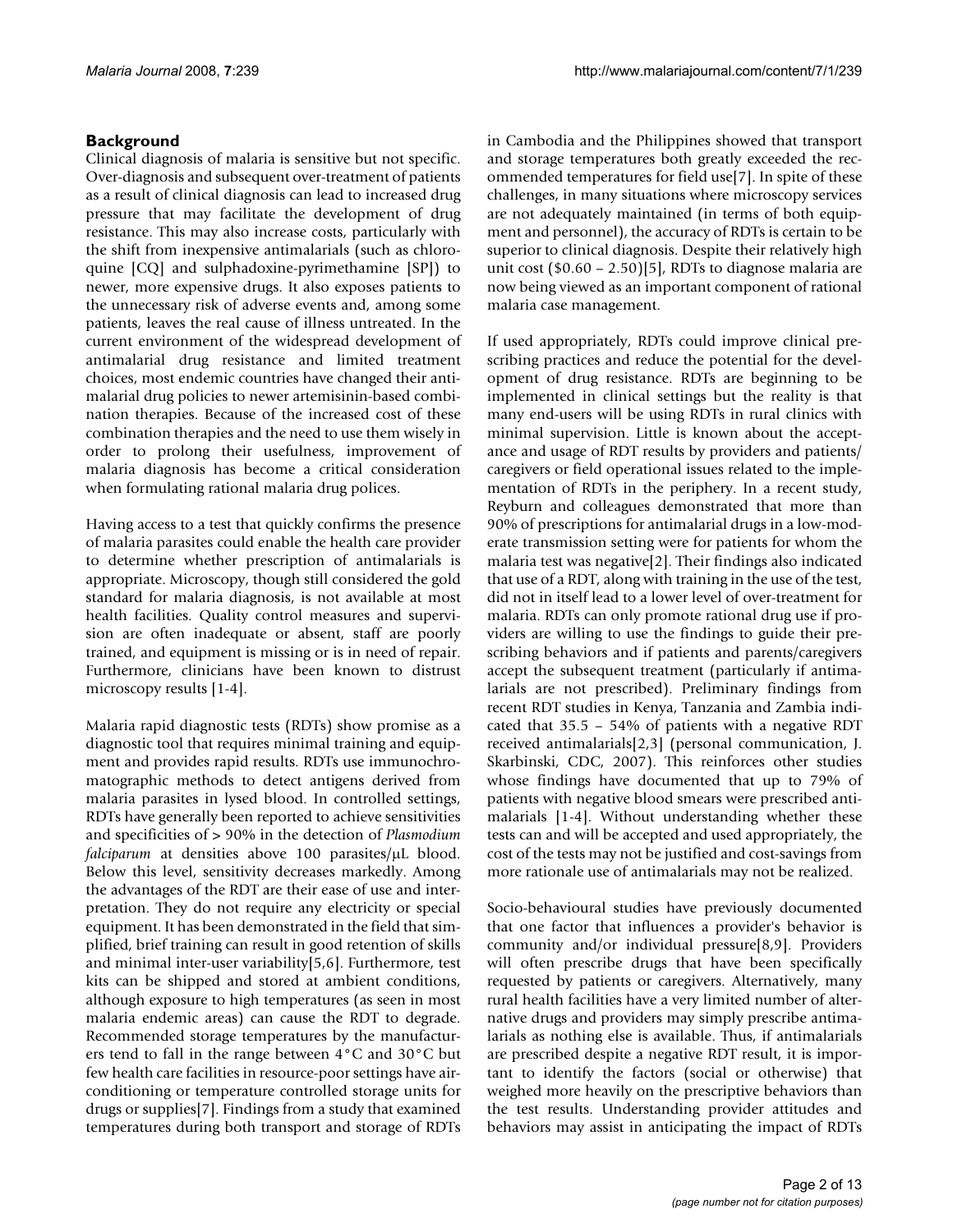on malaria case management and help guide training and implementation of these tests.

Although RDTs are simple to use and provide rapid results, there are operational issues that should be considered. Factors that may influence RDT results include such things as buffer and blood volume, age and storage of test kits and blood samples, visual acuity of person conducting and interpreting the test, levels of parasitemia, and levels of temperature and humidity [10-12]. Trained staff are required to perform and interpret test results, yet in many situations, including much of sub-Saharan Africa, RDTs will be placed in facilities where staff are poorly educated, staff attrition may be high and little supervision exists on a routine basis. Rural dispensaries in Tanzania are often staffed by one or two persons who need to evaluate 40 or 50 patients a day and the introduction of a test that requires even an additional 15–20 minutes to perform may be considered burdensome. It will be important to understand the strengths and weaknesses of RDTs under such circumstances, how best to incorporate RDTs into the routine management of patients at such facilities, and who is best suited to perform the RDT. In districts where IMCI (Integrated Management of Childhood Illness) is implemented (i.e. a formal system of clinical diagnosis where a child with a history of fever anytime within the previous 48 hours, feels hot, or temperature > 37.5°C is considered to have malaria), introduction of an RDT is likely to face additional operational issues. During a technical visit to assess implementation of RDTs and ACTs in nine health facilities in the rural Rufiji district of Tanzania, it was recently noted that, in spite of having IMCI implemented, health care providers continued to prescribe RDTs for children under the age of five years, rather than following the IMCI guidelines. Investigating the impact of RDTs in these different settings is important to identify operational issues that may impact the implementation of RDTs[13].

Lastly, little is known about patients/caregivers' perceptions of treatment options offered based on the results of RDTs. In the best scenario, patients/caregivers would perceive the tests as an important diagnostic service that would assist the prescriber in more accurately determining the cause of their or their child's illness. This in turn might improve patient adherence to antimalarials (in particular the newer combinations that often have more complex dosing regimens). However, for many years, patients in Africa received antimalarials for any source of fever. Thus, expectations for receiving medications, particularly antimalarials, are high and patients/caregivers often express their desire for specific drugs. Unless they perceive the RDTs as a positive improvement in their health care, they may be reluctant to accept the proposed treatments that are based on the RDT results, particularly if the test is negative and they have fever. If this happens, they may seek antimalarials from private sources, such as pharmacies, private clinics or drug stores.

Tanzania has recently implemented artimisinin-based combination therapy (ACT), specifically using artemether-lumefantrine (Coartem®), for first-line treatment of uncomplicated malaria. To strengthen malaria diagnosis and promote rational drug use, an assessment was done to evaluate the impact of RDTs on prescribing behaviors and malaria case management, assess prescribers' and patients' perceptions about the use of RDTs, and identify operational issues that impact the use of RDTs at dispensary level in Tanzania.

### **Methods**

#### *Study site and sample*

The study was conducted in 2005 in Mkuranga District (a rural coastal district within Pwani Region, located approximately 30 kilometres south of the capital city, Dar es Salaam), an area of year round transmission, with seasonal peaks in May and June. Data from the 2004 Demographic and Health Survey[14] indicated that 40.3% children under five years of age in Pwani Region reported fever within 14 days of the survey. Of these, 71 reported using an antimalarial drug within 48 hours of fever. IMCI was in use in this district at the time of the pilot implementation. The pilot implementation and subsequent evaluations coincided with the onset of the high transmission season in this district.

Of a possible 14, a convenience sample of six rural, public dispensaries were purposively chosen with the help of the Council Health Management Team (CHMT) based on: a) geographical range and logistic feasibility in reaching the areas during rainy season, b) having adequate facility utilization rates in order to achieve the desired sample size and c) representation of the five "cascade" areas (areas of CHMT supervision). These facilities represented the lowest level of peripheral care – none had microscopy services at the time of the study.

#### *Study Implementation, data collection and analysis*

Both quantitative and qualitative methods were used to evaluate this pilot implementation of RDTs over an eight week period.

#### *Baseline data collection*

Following training, data were collected sequentially on all patients attending the selected dispensaries, regardless of diagnosis, as part of a baseline health facility survey (HFS). The following were excluded: woman known to be pregnant, trauma patients, those presenting with signs and symptoms of severe malaria, and those refusing or unable to provide informed consent or assent. A sample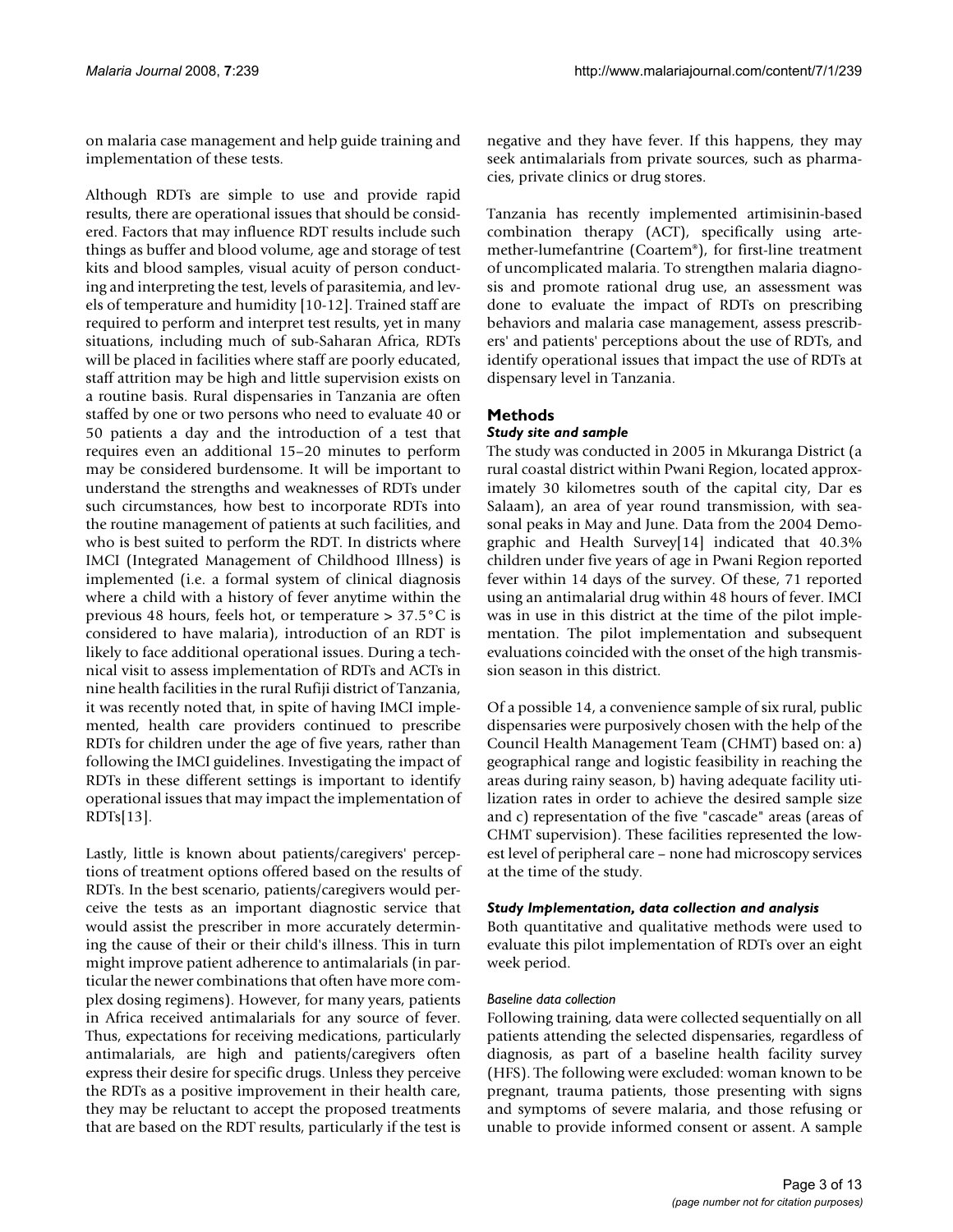of approximately 100 patients per dispensary (total  $n =$ 600) was estimated to be required for evaluation RDT quality, using an expected sensitivity of 99% and a least acceptable sensitivity of 95% with 95% confidence and 80% power. This sample size calculation was based upon an expectation that approximately 34% of patients with a clinical diagnosis of malaria would be parasitemic and RDT positive[15]. This sample size was also sufficient to evaluate other health facility survey variables.

Following the consultation with the provider, a study team member conducted an exit interview with eligible patients that collected information on demographics, presenting symptoms, diagnoses and treatments prescribed. Following this exit interview, a study laboratory technician collected a finger-prick blood sample, prepared a thick and thin blood film for malaria microscopy and performed a RDT. Results were recorded on a standardized case reporting form. The patient register, maintained by the dispensary staff, was reviewed by study staff to gather information on the number of patients seen per day, diagnoses recorded and treatments prescribed.

#### *Microscopy*

Microscopy was considered the gold standard. Staining and microscopy was conducted by a study microscopist stationed at one of the study sites. Microscopic examination of the blood was done according to standard techniques. Slides were stained with 10% Giemsa and leukocytes were counted in the same fields until 200 leukocytes were counted. Parasite densities were calculated using an assumed leukocyte count of 6,000 leukocytes per μl of blood.

A second expert microscopist, stationed at the district hospital, reviewed blood films where there were discordant microscopy and RDT results. If there was further discordance between the two study microscopists, a third study microscopist stationed at a different district in the same region, reviewed the film. All microscopists were blinded to the results of the corresponding RDT and the readings of the other microscopists.

#### *Malaria RDTs*

"Paracheck Pf," manufactured by Orchid Biomedical Systems (India), was chosen with input from the Tanzanian NMCP and because it complied with WHO quality control standards. This test used a histidine-rich protein-2 (HRP-2) detection system for *P. falciparum*, with reported sensitivities of 99% and specificities of 100% for *Plasmodium falciparum* by the manufacturer. The Malaria Laboratory Research and Development Unit at the Centers for Disease Control and Prevention tested sensitivity and specificity against known samples of varying density and heat stability (as recommended by WHO), using a selection of RDTs from the same lot as used in the implementation and found them to meet the manufacturer's stated sensitivity and specificity. The results of the test are read 15 minutes after the test has been conducted. This RDT was used during the baseline HFS according to the manufacturer's instructions at the selected dispensaries.

#### *RDT training*

Following the HFS and prior to RDT implementation at the selected sites, RDT training was conducted with the dispensary staff that would be involved with using the RDTs in this evaluation over a two-day period and included information about diagnosis and treatment algorithms, RDT referral criteria, and RDT use (including general information, limitations of test, how to perform the test, test result interpretation, troubleshooting, storage and handling of the test). It also included a session focused on practice using the RDT on known positive and negative samples. The level of training provided exceeded what has generally been provided at other sites of implementation, which often has been quite minimal or not described well in implementation studies[2,3,16-18].

Facility staff were responsible for all aspects of the RDT implementation and each dispensary identified the staff person that would be conducting and interpreting the RDT results. The training for the providers was developed with input from the Mkuranga District Council Management Health Team in order to mimic local conditions of how a new diagnostic technique would be introduced. Algorithms based on the Tanzanian Malaria Treatment Guidelines were used as training guides for best practice but, as in actual practice, during the duration of the study, the providers made independent decisions about clinical management of each patient. During training, providers were instructed that a positive RDT result indicated malaria and were encouraged to prescribe antimalarials as per national guidelines. With a negative RDT result, providers were instructed that this indicated no malaria and other causes of febrile illnesses should be investigated. In this case, no antimalarials should be prescribed but other treatments should be utilized as indicated. Providers were encouraged to consider RDTs for all eligible patients (at three dispensaries – all ages, at the other three dispensaries – only those over five years of age) with a suspected clinical diagnosis of uncomplicated malaria for RDTs during the subsequent eight weeks.

#### *RDT implementation*

Upon completion of training, sufficient supplies of RDTs (Paracheck) were distributed to each dispensary. Use of RDTs was at the discretion of the facility staff. Although study staff visited each dispensary during implementation to observe the process, document operational concerns related to implementation, and during evaluation periods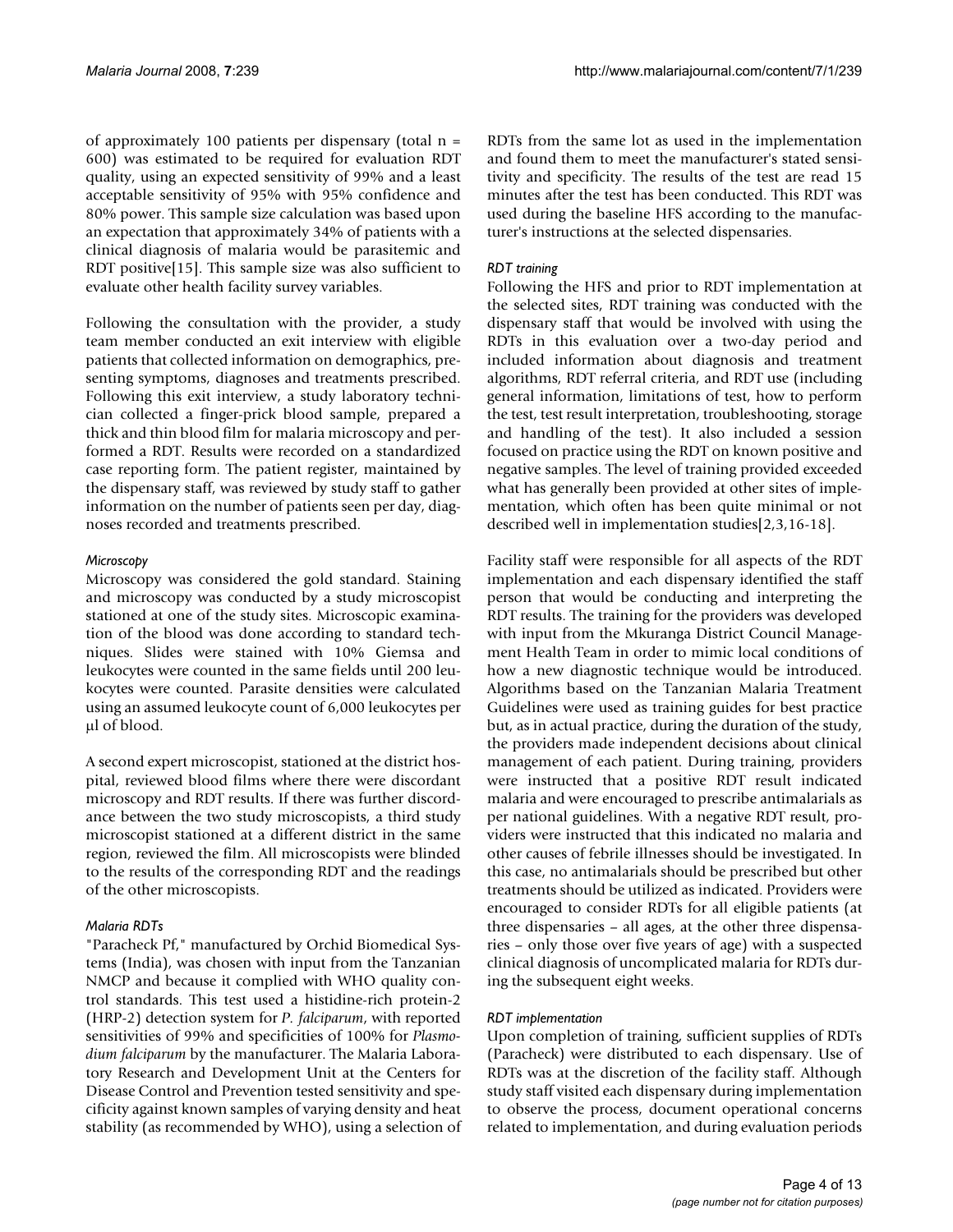obtain consent and collect daily study recording forms, there was minimal interactive supervision from the study staff. So as to approximate normal working conditions, the study team did not supply watches or clocks to the dispensaries; thus, each person conducting the test devised a way to monitor or estimate the time required for reading of the test.

#### *Daily data collection*

Throughout the eight weeks of implementation, dispensary staff maintained daily registers recording, by individual patient, whether a RDT was performed, the RDT results, diagnosis made, and the treatment prescribed. Data from these registers were collected and compiled by study staff and summarized daily onto standardized forms. Variables, by day, included age category of patient  $(\leq$  or > 5 years of age), number of RDTs performed, RDT results, and antimalarials prescribed.

#### *Analysis of quantitative data*

Data were entered in Tanzania at Ifakara Health Research and Development Centre using Microsoft Fox Pro software for quantitative data and Microsoft Word for qualitative data (Microsoft, Seattle, WA, USA). Quantitative data were analysed using SAS V8 (SAS Institute Inc., Cary, NC, USA). Frequency distributions were calculated and differences in proportions were assessed by Chi-square or Fisher's exact tests. RDT results were characterized by true positive, true negative, false positive and false negative as compared to microscopy.

"Correct" prescription of antimalarials is defined as those with positive RDT who were prescribed antimalarial and those with negative RDT who were not prescribed antimalarials. "Overprescription" is defined as those with a clinical diagnosis of malaria and who were RDT negative, but who were prescribed antimalarials.

#### *Qualitative evaluation periods*

There were two qualitative evaluation periods during implementation. These occurred during weeks four and eight. During these periods, data were only collected on the first 80 patients seen.

#### *Qualitative instrument development*

All qualitative interview guides were developed with input from the Tanzanian supervisory staff on the project. Guides were translated into KiSwahilli and back translated to English, followed by pilot testing. Modifications to language and procedures were completed as necessary.

#### *Qualitative interviews*

During the two evaluation weeks (four and eight of the pilot implementation period), 25–30 patients referred for RDTS per dispensary were recruited to participate in qualitative exit interviews. For patients under age five years, parents or caregivers were interviews. Once consented, exit interviews were conducted in KiSwahilli (primary language for Tanzania) and later transcribed to English. All providers who used the RDTs were asked to participate in individual interviews and all facility staff that were involved in any aspect of using the RDTs were asked to participate in informal discussions at each dispensary. Field notes were recorded during these discussions and later transcribed for analysis. The majority of the provider interviews and informal discussions were conducted in KiSwahli. The interviews were transcribed and translated to English by members of the study team. Using content analysis techniques, themes were identified from the interview data. Frequency counts were done on each identified theme to determine the strength of the theme. Data were examined across the six sites and the two evaluation periods by the lead author.

#### *Human subjects' protection*

The research protocol was approved by institutional review boards at CDC and the National Medical Research Coordinating Committee at the National Institute for Medical Research in Tanzania. Informed consent for all procedures and interviews was obtained from all study participants and there were no refusals.

#### **Results**

#### *Sensitivity and specificity*

Among the baseline survey of the population  $(n = 595)$ , clinical diagnosis, as compared to gold standard microscopy, had a sensitivity of 74.5% and specificity of 45%. RDTs had a sensitivity of 94.4% and specificity of 88.6% compared to microscopy for infections with parasite density greater than 100 parasites per uL.

#### *Baseline health facility survey*

595 patients attending the selected six dispensaries in Mkuranga District were surveyed. Selected characteristics of the surveyed population are presented in Table 1. Of these, 196 (32.9%) were under five years of age. Overall clinical malaria (as determined by the provider) was reported in 365 (61.3%) of the surveyed population. Parasite prevalence (as determined by microscopy) was 31.9% (95% confidence interval [CI] 28.2–35.7) with a geometric mean parasite density of 2076 parasites per uL.

#### **Table 1: Characteristics of survey population (n = 595)**

| <b>Characteristic</b>           | n (%) [95% CI]         |
|---------------------------------|------------------------|
| $<$ 5 years of age              | 196 (32.9)             |
| Clinical malaria                | 365(61.3)              |
| Parasite prevalence             | 190 (31.9) [28.2-35.7] |
| Geometric mean parasite density | 2076 [1563.5-2757.0]   |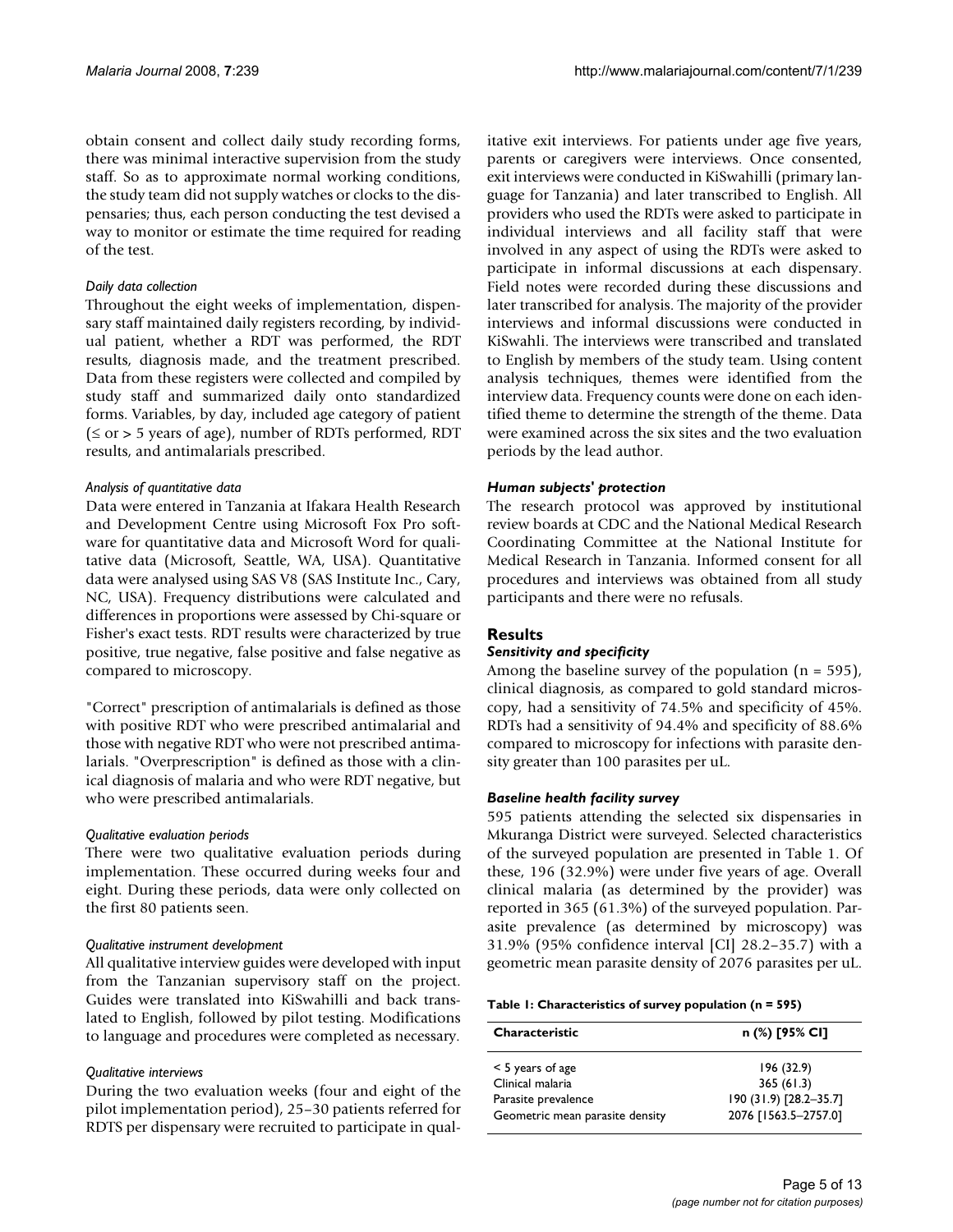Of the 595 patients included in the baseline HFS, 165 (28%) with a clinical diagnosis of malaria had a positive RDT, 200 (33%) with a clinical diagnosis of malaria had a negative RDT, 172 (29%) did not have a clinical diagnosis of malaria and had a corresponding negative RDT, while 58 (10%) with no malaria diagnosis had a positive RDT.

Among those with a clinical diagnosis of malaria  $(n =$ 365), 200 (55%) had a negative RDT, representing the proportion of "overdiagnosis" in this survey population. Overdiagnosis was observed in 44 (30%) and 156 (72%) of participants aged < 5 (n = 196) and  $\geq$  5 (n = 399) years of age respectively.

Among those prescribed antimalarials (in this survey, all those with a clinical diagnosis of malaria,  $n = 356$ , sulphadoxine-pyrimethamine was the most commonly prescribed (70%), followed by amodiaquine (27%), and quinine (1%). No ACTs or chloroquine were prescribed.

#### *Implementation of RDTs*

Each facility determined the staff member who would be responsible for implementing the RDTs. All six facilities obtained watches on their own in order to read the test result at the correct time specified by the manufacturer.

#### *Appropriate use of RDTs by providers*

Over the eight week implementation period, 2,519 RDTs were performed. Among those having an RDT performed, 1,329 (52.8%) had a positive test and were prescribed antimalarials and 879 (34.9%) had a negative test and no antimalarials were prescribed; 289 (11.5%) with a negative test had antimalarials prescribed, while 22 (0.9%) had a positive test but no antimalarials prescribed.

Figure 1 presents the percent of 'over-prescriptions,' defined as the proportion of those with a negative RDT who were prescribed antimalarials among all those prescribed antimalarials, by week of implementation. Prior to implementation the proportion of "over-prescriptions" based upon the baseline HFS was  $54.8\%$  (n = 198/365). At week four of implementation, the proportion had decreased to  $16.1\%$  (n =  $27/168$ ) and at week eight, it was  $16.4\%$  (n = 42/256).

Figure 2 shows the proportion of over-prescriptions by age at baseline, week four, and week eight of implementation. Over-prescription was substantially higher among those equal to and above five years of age; however, the proportion declined across both age categories over the eight week period of the study, from 29.5% to 3.9% among those < five years of age and from 71.9% to 24.7% among those  $\geq$  five years of age.



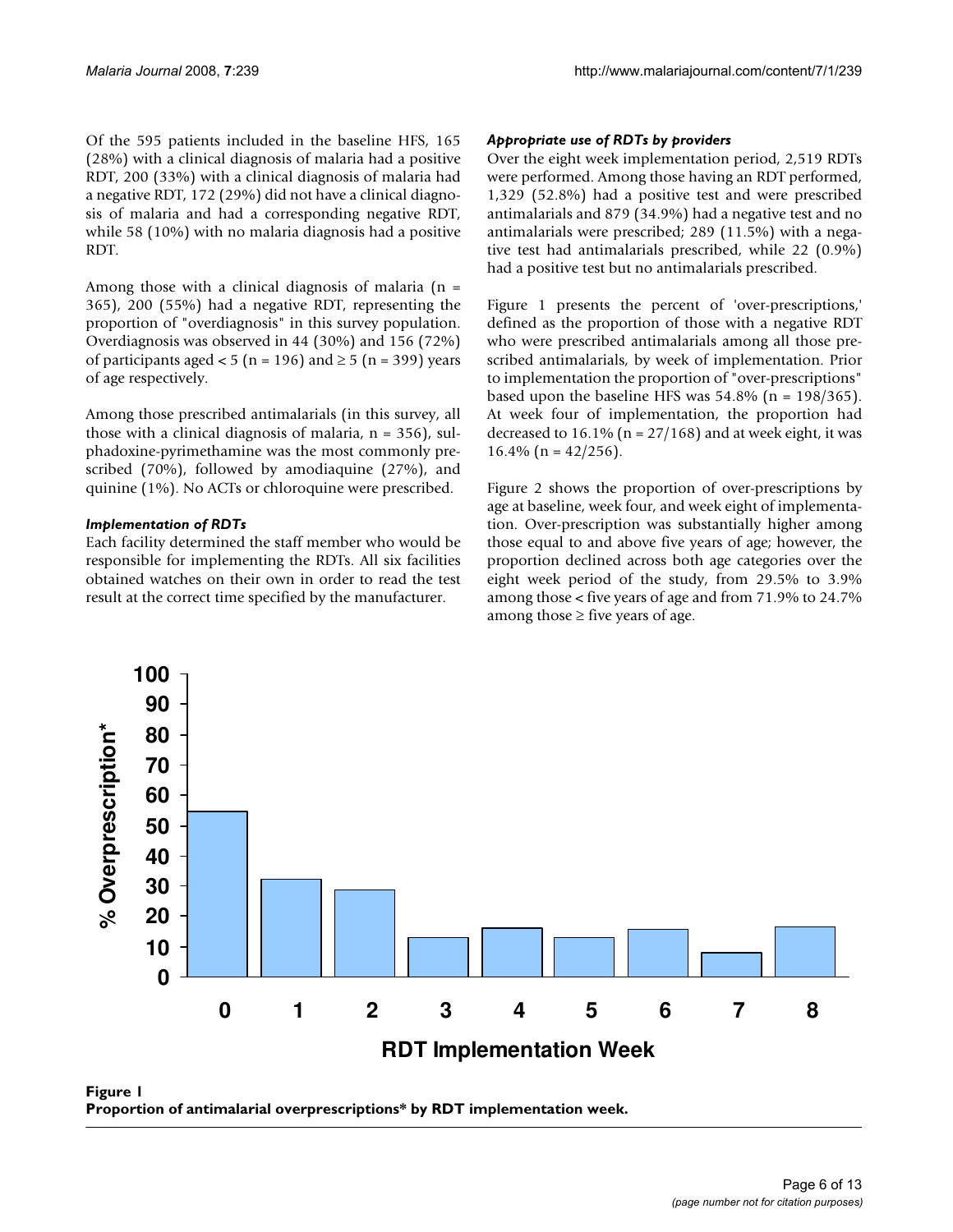



#### *Perceptions of RDTs by providers*

#### *Individual provider interviews*

Twenty-one providers were interviewed (ten during week four, 11 during week eight), most of them clinical officers with an average of eight years of clinical experience. There was remarkable similarity in findings across sites and evaluation periods.

The majority of the providers ( $n = 16$ , 76.2%) had had no previous experience with any type of rapid diagnostic test. Virtually all providers agreed that RDTs improved practice, were feasible for use at dispensary level and enhanced appropriate treatment. The providers perceived that patients were happy with the test, as the patients felt that RDTs improved treatment. The test was seen as being quick, easy to use and simple. The majority of providers agreed that the tests made their jobs easier as they were now more confident with their diagnoses.

There was unanimous agreement from the providers that they trusted the results, however, this did not mean that the test results were used in all situations to guide prescribing behaviors. Although agreeing that they trusted the test results, two clinical officers noted that they relied on clinical symptoms, rather than test results, to guide prescribing practices. Their opinions did not change over the course of the eight week period of implementation.

A key theme from the providers was that diagnosis was easier as the providers could focus on identifying alternate reasons why a patient might be febrile if the RDT result was negative. One provider noted that, by week three, he focused on other potential diagnoses as he saw how many patients were returning with negative test results. As one provider explained:

*"A patient describes his problems....and you may have more than one impression. Malaria and urinary track infections (UTI) have similar symptoms. If you make a test and find that the patient does not have malaria, you can then think of UTI and treat it. This simplifies my treatment decisions."*

#### *Informal discussions with facility staff*

Results from the informal discussions with the facility staff echoed the findings from the provider interviews. The tests were viewed in a positive light as they were per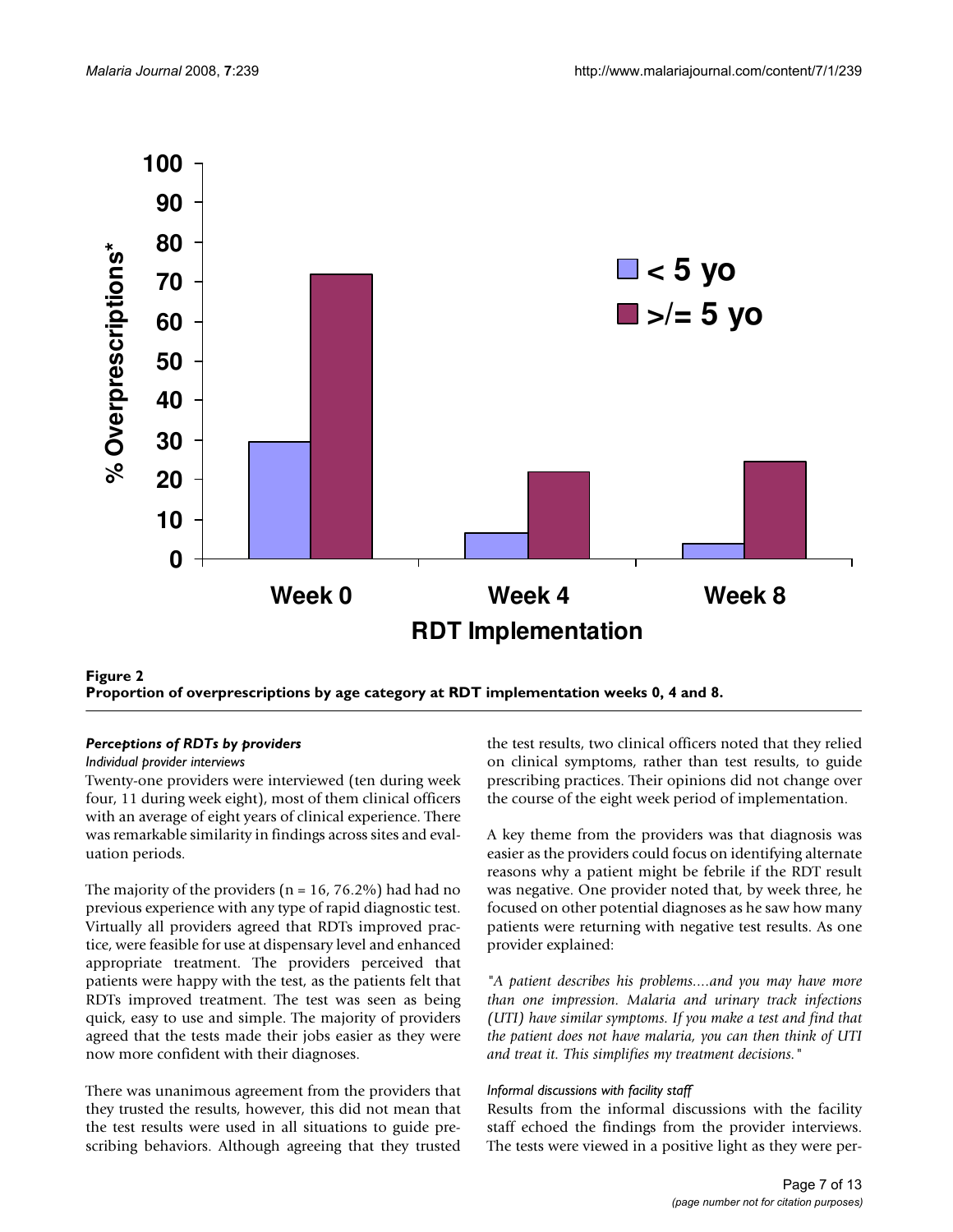ceived to improve the process of diagnosis and patient satisfaction was high. Staff noted that improved patient satisfaction resulted in large numbers of patients coming to the clinic and better utilization of their facility. Staff also discussed that news about the RDTs had spread rapidly throughout neighbouring villages and patients who were not ill with fever came to the dispensaries asking to be tested for malaria. However, staff were quick to point out that, in spite of people wanting the test who were not febrile, the providers were appropriately using the tests only for 'eligible' patients (as defined by the study guidelines).

In both weeks four and eight, staff noted the continued fears of some members of the communities that the RDTs were, in actual practice, tests for HIV/AIDs, although they clarified that these concerns lessened over time. While staff indicated that the tests were good in that the provider could feel confident making a malaria diagnosis, they also said that use of antimalarials for RDT negative patients continued to occur.

#### *Operational issues*

Data from the interviews, informal discussions and field notes from the study staff indicated that some operational issues needed attention during the implementation period. For example, sometimes watches used to time the results did not function properly. During one non-evaluation week, one dispensary's watch stopped operating properly, so staff either asked patients to time the results or they guessed when to read the test result, which resulted in reading the test results prematurely (observations by the field staff at the site).

Staff commented that they felt it took a few weeks of practice to really 'feel comfortable' with using and interpreting the RDTs. They repeatedly mentioned the issue of the test results changing over time, i.e., if they re-examined the test after the allotted 15 minute interval, they would get a different result. The issue of changing test results after 15 minutes was discussed at both points of evaluation. One clinical officer summarized, in his quote below, the feelings of many of the providers regarding the problem of a change from a 'negative' to a 'positive' test:

*"You wait to read the result until it is 15 minutes and you see nothing* [negative] *but after sometime when you read it again, you find it is positive with a very thin bar on the testing window. You prescribe accordingly, when it is negative you give aspirin and the patient leaves but then you read it after awhile and you find it has changed into positive. What are we to do? Maybe this is for patients with scant malaria."*

Some staff mentioned that they had difficulty collecting the appropriate volume of blood – too much blood applied to the test cassette subsequently obscured the test strip, making the test result unreadable. They also felt that the tests were difficult to read in ambient light, particularly during heavy rains. One recurrent problem that facility staff encountered while using the RDTs, was reading the cassette when the result line was faint or 'thin,' particularly if the person doing the reading had poor eyesight. Junior staff needed to consult with senior staff, even up to the eighth week of implementation, on interpreting the test results that they felt were ambiguous (the results in question were weak positives). With practice, these concerns lessened.

One village health worker described how he dealt with the issue of results that were difficult to read (see quote below). The strategy of adding additional minutes prior to reading the test was a common strategy used in these dispensaries:

*"Some RDTs, when you wait 15 minutes, they don't give you results until you wait for 20 up to 30 minutes...unless you do extra work of looking/checking* [checking the test thoroughly and properly]. *I learned some things, for instance, instead of using 15 minutes, I used to add one, two or four minutes until I get accurate results."*

Providers also discussed the problem of RDT-negative patients going to different facilities that had microscopes, where they were told that they had malaria. The providers openly questioned whether they had misdiagnosed a patient due to a faulty RDT or whether the issue was in faulty microscopy readings. Compounding this problem were the patients who insisted on being given antimalarials, even if they had tested negative. As one clinical officer described:

*"I had a patient who had symptoms of malaria and I ordered him to be checked first. After the test results were negative, I told him it could be due to tiredness and so he should use paracetamol first. He refused and begged me to give him SP* [sulphadoxine-pyrimethamine]. *He said that the test lies...if we have people that do not understand, then they force us to comply with their demands...they insist to be given antimalarials."*

Most staff perceived that the test put a strain on normal operations and additional staff were needed. At one dispensary, during one day of the first evaluation period, all staff members, except the Clinical Officer (CO), were absent. The CO felt that the shortage of staff made use of RDTs impossible due to the large patient load. All patients during this day were treated clinically. As well, a smaller number of facility staff felt that staff remuneration should also be increased, as there was a perception that health facility utilization rates had climbed during the time of the RDT implementation. Due to the frequent absence of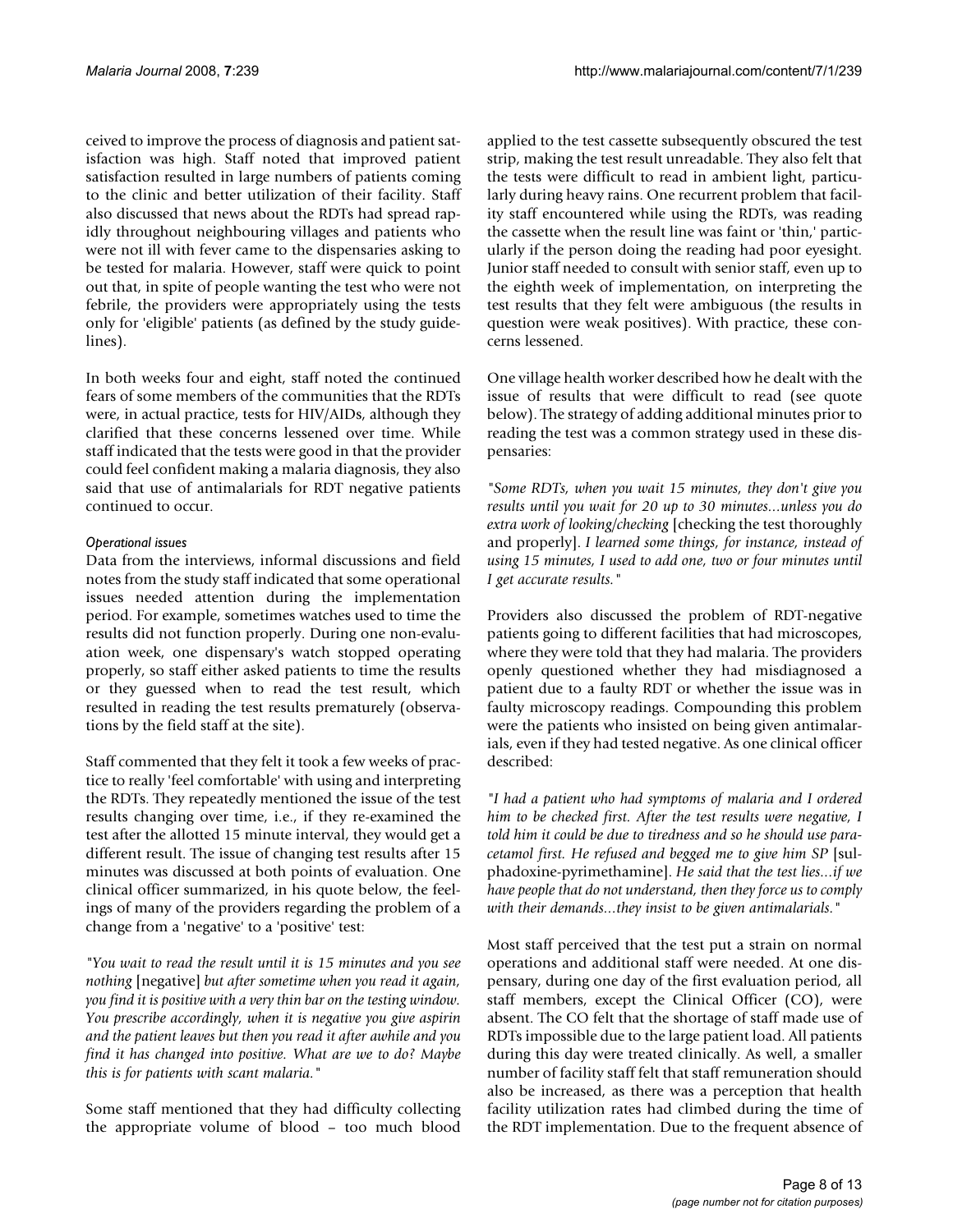staff for illness or trainings, facility staff learned that, rather than assigning the responsibility of the test to one staff person, it was necessary that responsibility for the RDTs be rotated among staff, including down to the level of nurse's aides and, in one dispensary, the village health volunteer.

#### *Perceptions of RDTs by patients/caregivers*

As with the providers, there were marked similarities in the data, during both evaluation periods and across all six sites. A total of 355 patients/caregivers were interviewed (175 week four, 180 week eight). Of these, 59.2% (210) were women. Of those interviewed, 90% (n = 317, 3 missing data) had received a diagnosis of clinical malaria, with fifty-three percent ( $n = 186$ , 1 missing) confirmed with a positive RDT result.

When asked what they thought of the RDT, most participants were quite positive about the test. Patients/caregivers commented that the test allowed the provider to identify the disease [literally meaning identifies whether malaria is present or not]; thus, it allowed the provider to better match the treatment with the disease, which decreased the use of unnecessary drugs. The test was also seen as being 'fast.'

The vast majority of participants (97.2%,  $n = 345$ ) said that they trusted the RDT results. The main reasons given for trust in the results centered on: a) the test was endorsed by experts (providers, laboratorians, outside experts and the Ministry of Health) and b) the test results matched the symptoms experienced by the patients.

However, there was an element of conditional trust in these results. When asked to explain their response about trusting the RDTs, it was clear that the RDT result was trusted if the test results matched signs and symptoms of illness and, thus, confirmed the patients' own view about their illnesses. The trust was also predicated on the prescribed treatment resulting in the patients improving or becoming 'cured.'

Five of the eight who did not trust the results said it was because their symptoms indicated they had malaria so, therefore, the test must be incorrect. Three were indecisive, illustrated by this comment from a patient:

*"I feel malaria but the result is negative. Really, I do not know if it is accurate or not. But it seems it is inaccurate. Why should it be negative when I have all the malaria symptoms?"*

Patients/caregivers were asked whether they would be wiling to use or have the test used, as an additional proxy question reflecting trust. The vast majority (n = 345,

97.2%) of patients/caregivers agreed that they would use the RDTs again. The major reasons cited were that the test confirms whether malaria is present or not, thus allowing for use of the most appropriate drugs. They also noted that the test should be given before taking any medications. As one person commented:

*"When you get a test, you will be sure with the problem facing you and which treatment will be appropriate to the illness, rather than using drugs without any test."*

For those who would not take the test  $(n = 5)$ , the main reason given was that microscopy was better because you could actually get a count of the parasites.

#### *Patient/caregiver concerns*

Initially, there were marked fears that the test would be used to identify HIV/AIDS and not malaria. Staff needed to reassure patients that this was a malaria rapid test prior to getting patients and caregivers to agree to use the RDT.

#### *Recommendations by providers and patients/caregivers*

All participants in the study were asked for their ideas on improving RDT implementation. Facility staff recommended hiring additional staff and providing more training and supervision during RDT implementation. Technical recommendations included improving the test so that it reflected all species and parasite density, as well as designing it so that 'weak positive' results were not so problematic for test result interpretation. Providers encouraged scaling-up RDT implementation so that all facilities could have access to this diagnostic tool.

More than a third ( $n = 132, 37.2%$ ) of the patient/caregivers commented that RDTs should be implemented programmatically at all levels of health care facilities. In addition, patients/caregivers felt that RDTs should be provided for free. Lastly, they mentioned their hope for development of additional rapid tests to help diagnosis other illnesses.

#### **Discussion**

RDTs remain an exciting new intervention for malaria control. Clinical diagnosis leads to over-diagnosis of malaria and subsequent over-prescription with antimalarials, particularly among older children and adults as confirmed in this study and others[2,3,10,19,20]. This study also demonstrated that over-diagnosis and -prescription may be reduced through the use of RDTs among this population at peripheral dispensaries in rural Tanzania. Though not representative, these results are encouraging and warrant further RDT implementation, supported by appropriate monitoring and evaluation of this technology.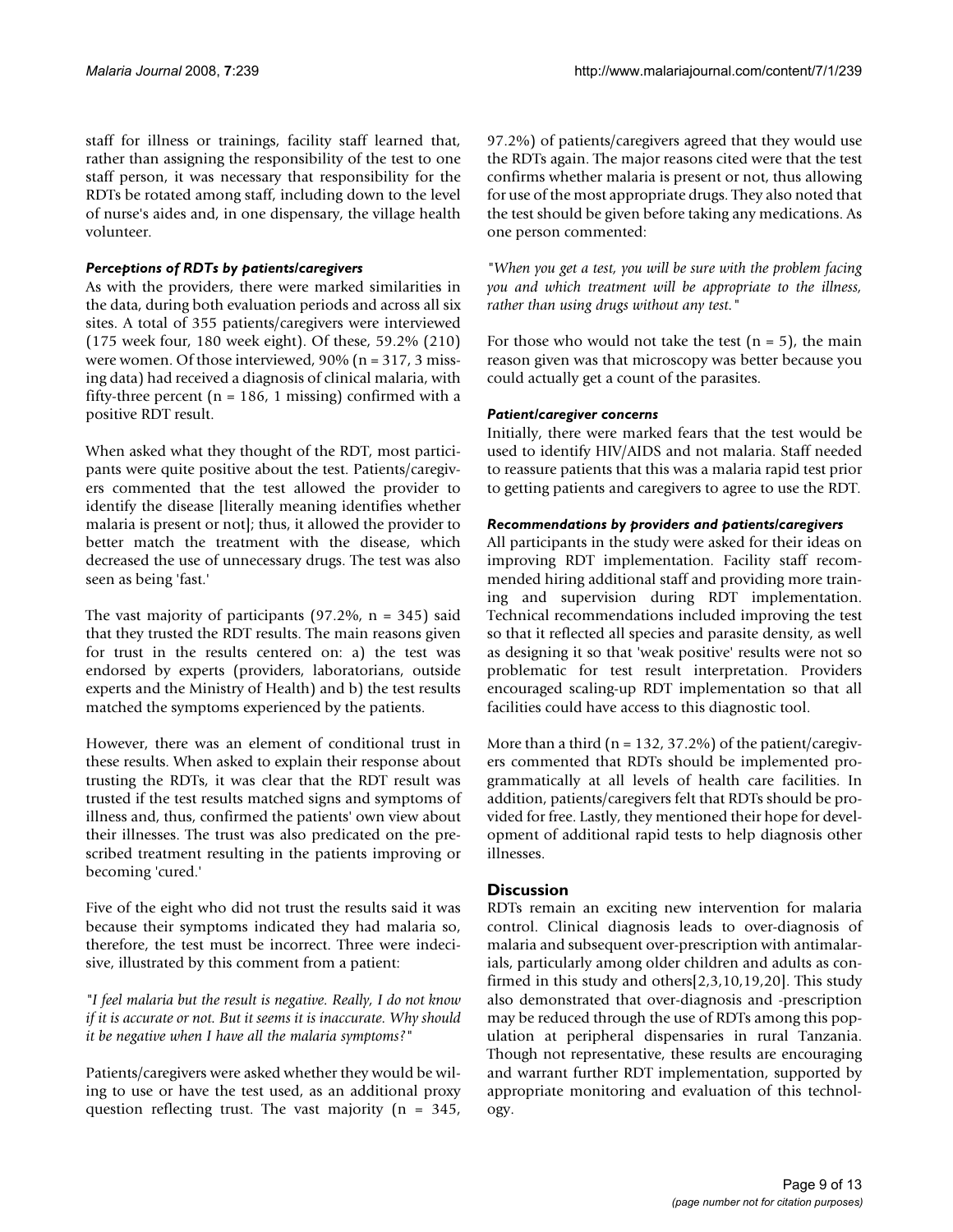Findings from the baseline HFS (prior to RDT implementation) conducted in the selected dispensaries indicated that 55% of those with clinical malaria had no evidence of malaria parasitaemia by RDT. This population also represented the proportion being "over-treated" and, thus, were the potential target for reduction through the use of RDTs. Over-treatment decreased from 55% to 16.1% during the first four weeks, with this lower level of overtreatment appearing to be sustained over the following weeks of implementation. This decrease in "overtreatment" over time may reflect providers increasing confidence with RDT use and their results, an explanation supported by providers' comments during the qualitative assessments of RDT implementation. A small proportion of patients (n = 22, 0.9%) who were RDT-positive did not receive an antimalarial. This occurred in spite of pre-implementation training, which included a suggested treatment algorithm that was approved by the NMCP. By age group, the reductions in overtreatment were similarly encouraging. Patients  $\geq$  five years of age appeared to be the group with the greatest proportion of overtreatment at baseline  $(\sim 72\%)$  compared to those < 5 years of age ( $\sim 30\%$ ). Following eight weeks of implementation, the proportion of overtreatment for those > five years of age had decreased to  $\sim$ 25%, and among < 5 years of age to  $\sim$ 4%.

A promising finding was the overall positive appraisal of the test by the staff involved with the RDTs, in spite of initial concerns about the ability to correctly read the results. This enthusiasm for the test echoed other recent findings in the literature[18].

Ignoring negative RDT results and consequently treating non-malarial fevers with expensive ACTs is a realistic scenario. In addition to the wasted costs of the RDTs and ACTs, doing so may jeopardize the well-being of patients by ignoring other potentially life-threatening diseases that may be responsible for the febrile episodes. By not providing appropriate treatment, misdiagnosed illness episodes may become more costly in terms of repeat visits to the clinics, use of inappropriate medications by private vendors and loss of time from school or employment[21]. Additional emphasis on non-malaria febrile illness diagnosis and management needs to be given in order to help providers consider alternate reasons for fever so that appropriate non-malaria case management can occur[3].

As well, systems need to be in place for monitoring how often patients with negative RDT results go to different facilities where they are given clinical microscopy results that are contradictory to the RDT results. If patients are convinced that they have malaria based on how they feel, they will, most likely, seek alternative ways to confirm their own perceptions. Health education messages have always been that microscopy is the 'gold standard' and,

thus, microscopy is often perceived as a higher level of care than what is routinely given at the most peripheral level. However, given the poor overall state of microscopy in most government facilities in peripheral areas, there is a strong chance that smear readings may be inaccurate, resulting in continued unnecessary use of antimalarials. The problem is that patients, caregivers and even most peripheral health care workers do not have the technical skills or expertise to determine the underlying cause of discrepant test results. There is a potential for increased mistrust in RDT results, should a lot of patients seek alternate malaria confirmation using unreliable microscopy results. To prevent or lessen this possibility, Ministries of Health need to improve facility-based microscopy, in conjunction with RDT implementation[22]. Expertise in microscopy is also essential for providing quality control for the introduction and maintenance of RDTs, providing parasite counts and diagnosing other diseases[23,24].

Ill patients want to have a diagnosis for their illnesses. The RDT allowed patients and caregivers to quickly learn whether malaria was the cause or not, which allowed them to narrow the possibilities of what might be causing their symptoms. Satisfaction with having a rapid diagnosis was also seen in other RDT implementation studies[16]. However, community social pressure for antimalarials is a factor that needs to be considered when training providers not to prescribe antimalarials with a negative test result. In time, as RDT-negative individuals begin to experience clinical improvement without the use of antimalarials or with treatment for other non-febrile illnesses, this social pressure may wane. Until then, training should include methods, such as role playing, that might help providers to better cope with patient expectations.

It is not clear why some providers noted that they used patients' clinical presentations to guide prescribing practices, rather than the test results, in spite of saying that they trusted the results. This may be due to language translation of the term 'trust' or simply a loss of novelty with a new intervention and reverting to what had been standard practice. For years presumptive diagnosis has been the 'rule' in situations where laboratory diagnostics were not available. Training in the use of RDTs should incorporate attention to the shift in clinical decision-making that will be needed when faced with a patient who is RDT negative but has symptoms compatible with malaria. As well, clinicians will need training to assist their patients in understanding why different clinical management decisions are being made when the patient firmly believes that their symptoms indicate malaria.

The type of training that was provided to the dispensary level staff was, in all likelihood, more extensive than what could be provided during a national roll-out of RDTs.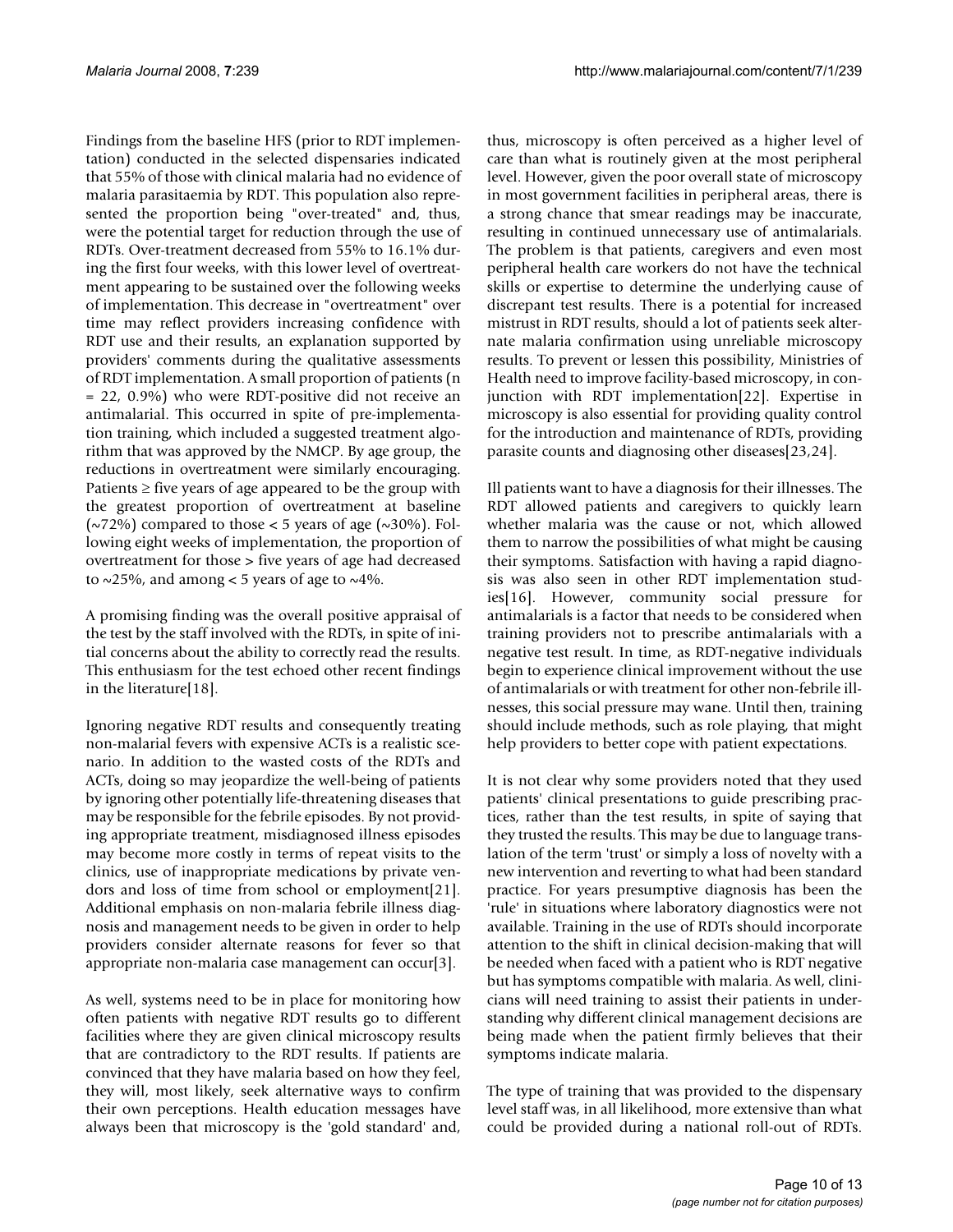Although it has been suggested that novice technicians can competently use RDTs with minimal training[17,25], it was observed in this study that closer supervision, particularly during the first week, was needed in order to assure the health care workers that their techniques were appropriate. Comments continued up to the eighth week that more training and supervision was needed. For RDT implementation to be successful, implementation planning should include a minimum of two days of training, followed by regular monthly facility supervision (or biweekly during the first several weeks of implementation). Routine evaluations should be planned to determine if/ how the test results are affecting prescribing behaviors.

In spite of the more intensive training prior to implementation and the presence of study staff on-site, the qualitative data indicated that some staff continued to believe that the 'real' results were seen after the recommendation time period for reading results. Qualitative findings from a recent study that examined operational issues related to use of RDTs in South Africa also confirmed that staff struggled with issues such as not reading the test in a timely manner or using too much blood. As well, it was noted that RDTs were in use in spite of insufficient training for the staff conducting and interpreting the tests[18]. Even with manufacturing instructions translated to a local language and pre-implementation training by a research team in Myanmar, village health volunteers reported having insufficient instructions for test use during a study of RDT implementation[25]. Given the variability in time in which test results were read in this study and others, it is critical that use of the test, as per the manufacturing instructions, be stressed in trainings for use of RDTs.

Additional data are needed regarding the best length of training to offer (particularly on-site) and the type and frequency of supervision. Without attention to these issues pre-implementation, it would be necessary to have fairly detailed monitoring on-site in order to determine if staff were using the test and interpreting the results correctly. Reading the cassette lines was problematic and individuals coped with this by simply increasing the length of time to read the test; thus, potentially increasing the chances that the test result may not be appropriate. Given the personnel and financial constraints that most Ministries of Health operate under, particularly in sub-Saharan Africa, it may be more feasible to roll-out the intervention slowly in areas in which supervision will be difficult to provide. The study findings suggest that a longer period of time than originally thought may be needed so that staff can become comfortable in using the tests, before they are expected to have them as part of their daily service provision. Offering examples of the types of problems that may occur (such as problems timing the test) could be included in the initial training so that the facilities can begin to think about ways to address common problems.

Prior to national implementation, issues that need attention include developing: a) effective distribution and management systems that take into account the need for temperature-controlled distribution and storage, b) appropriate instructions for staff with low levels of literacy, assuming that levels of supervision will be minimal, c) case management strategies for determining RDT eligibility and management of RDT results, and d) quality assurance and control systems, particularly considering the likelihood that the RDTs will be stored in less-thanideal settings[10,11,26]. As well, given the mistrust of microscopy results as noted earlier, strengthening microscopy diagnostic services should improve clinicians' trust in microscopy and improve the likelihood that clinicians accept diagnosis results[3]. Appropriate ways to incorporate training and supervision for both microscopy and RDTs should be assessed. Likewise, although data from modeling suggests that RDTs have the potential to be costeffective compared to presumptive treatment[23,27], additional research is needed to evaluate the cost-effectiveness of these tests when used operationally in various settings and over extended time periods.

#### *Limitations*

There are several limitations that should be mentioned. This pilot implementation was quite brief and may be an insufficient period of time to really understand the dynamics surrounding provider behavior in relationship to implementing RDTs. The implementation for this evaluation focused solely on government health facilities, so the results cannot be extrapolated to use of RDTs by private providers. A study staff member was physically onsite at all dispensaries during the entire pilot implementation and all facilities were visited numerous times by the study supervisory staff, which reflects a "best case scenario" and one that, most likely, will not occur outside of a research study environment. This level of assistance is unrealistic when compared to the minimal levels of supervision that can be realistically provided by the district health management teams. The level of training provided as part of this study may have contributed to the positive outcomes observed, however, this was not formally assessed. During the implementation and evaluation periods, there were no stock outs of tests or drugs as RDTs and first-line treatment (SP, not the more expensive ACTs) were always available. Providers were encouraged throughout implementation to complete a patient register, modified from the government issued patient register, which recorded information about patient demographics (age and sex), diagnosis, information about why RDTs were or were not ordered, RDT results and treatment prescribed. The process of completing this log or register may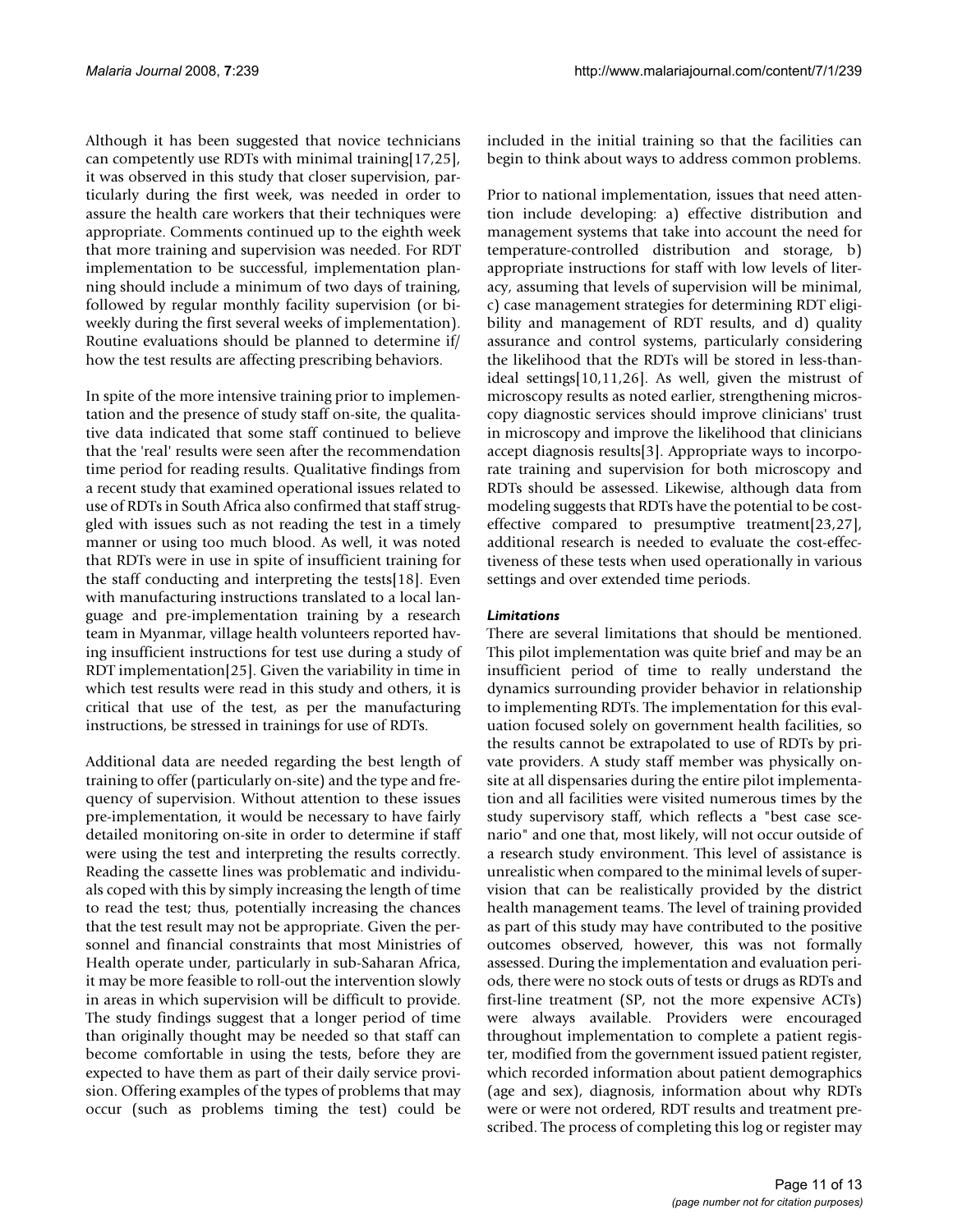have positively influenced use of RDTs and their results. Even so, these interventions may be necessary to guarantee the appropriate use of RDTs and their results. Finally, this study was conducted at rural dispensaries where microscopic diagnosis and trained laboratory staff were unavailable prior to the introduction of RDTs. It is possible that the culture of doubting frequently inaccurate blood slide results described elsewhere[1,2] was less important a factor in this setting.

#### **Conclusions and recommendations**

Introduction of RDTs should be considered to improve rational drug use of newer, more expensive antimalarial drugs. Prior to full-scale implementation of RDTs, there are important operational issues that should be considered. An expanded training of health care workers should be developed, including the use of clear guidelines to encourage proper use of RDTs and their results. Identification of common potential problems in the field and possible solutions may be of great value. It is vitally important that, particularly in resource-poor countries, the development of training and supervision plans include not only members of the malaria control programmes and policy makers but also front-line laboratorians and health staff that will be using and interpreting the tests. These discussions should realistically examine the context in which these tests will be implemented[22].

The results of this study suggest that RDTs for malaria can be implemented effectively and may be highly acceptable to health care workers, patients and caregivers. The level of training and supervision provided in this evaluation may have been greater than other studies, which showed less promising results[2]. As much as this might limit the generalizability of the study findings, it also underscores that many public health officials and malaria policy makers may have underestimated the intensity of training and supervision required to ensure adequate deployment of RDTs for malaria. On-site supervision during the beginning stages of implementation is critical, particularly focusing on assistance with reinforcing the recommended timing required for reading of the test results and result interpretation. Clinical algorithms, with a focus on the management of other non-malarial febrile illnesses, should be included in the training and reinforced during supervisory visits so that providers can appropriately apply case management. Health utilization rates should be followed closely over time to determine if additional staff are needed. Community health education should be instituted prior to introduction of the RDTs so that patients/caregivers understand what the test is and how the results will be used. Lastly, as there remains relatively little information on the use of RDTs over time, additional operational research should be conducted to examine if use or acceptance of the test alters over time and what measures are necessary to maintain it and assure quality control in real world delivery systems.

#### **Competing interests**

The authors declare that they have no competing interests.

#### **Authors' contributions**

HAW: co-investigator, conception of study, research protocol development, over-all project supervision, data analysis, development and critical review of manuscript.

LC: co-investigator, conception of study, research protocol development, over-all project supervision, data analysis, development and critical review of manuscript.

EM: field supervision and data collection, review of manuscript.

AM: field supervision and data collection.

TO-R: field supervision and data collection.

SA: conception and design of the study, review of manuscript.

SPK: conception and design of the study, review of manuscript.

PBB: conception and design of the study, review of manuscript.

#### **Acknowledgements**

The authors wish to thank the Tanzanian research field and health facility staff that participated in the evaluation, as well as Dr. Andrew Kitua of the National Institute for Medical Research, Tanzania, for his support of this evaluation. We would also like to thank Dr. John Barnwell and his staff at the CDC Malaria Reference Laboratory for conducting lot testing of our RDTs. Funding was received from United States Aid for International Development (USAID) and the CDC.

The findings and conclusions in this report are those of the authors and do not necessarily represent the official position of the Centers for Disease Control and Prevention.

#### **References**

- 1. Barat L, Chipipa J, Kolczak M, Sukwa T: **[Does the availability of](http://www.ncbi.nlm.nih.gov/entrez/query.fcgi?cmd=Retrieve&db=PubMed&dopt=Abstract&list_uids=10403337) [blood slide microscopy for malaria at health centers](http://www.ncbi.nlm.nih.gov/entrez/query.fcgi?cmd=Retrieve&db=PubMed&dopt=Abstract&list_uids=10403337) improve the management of persons with fever in Zambia?** *Am J Trop Med Hyg* 1999, **60:**1024-1030.
- 2. Reyburn H, Mbakilwa H, Mwangi R, Mwerinde O, Olomi R, Drakeley C, Whitty C: **[Rapid diagnostic tests compared with malaria](http://www.ncbi.nlm.nih.gov/entrez/query.fcgi?cmd=Retrieve&db=PubMed&dopt=Abstract&list_uids=17259188) [microscopy for guiding outpatient treatment of febrile ill](http://www.ncbi.nlm.nih.gov/entrez/query.fcgi?cmd=Retrieve&db=PubMed&dopt=Abstract&list_uids=17259188)[ness in Tanzania: randomised trial.](http://www.ncbi.nlm.nih.gov/entrez/query.fcgi?cmd=Retrieve&db=PubMed&dopt=Abstract&list_uids=17259188)** *BMJ* 2007, **334:**403.
- Hamer D, Ndhlovu M, Zurovac D, Fox M, Yeboah-Antwi K, Chanda P, Sipilinyambe N, Simon J, Snow R: **[Improved diagnostic testing](http://www.ncbi.nlm.nih.gov/entrez/query.fcgi?cmd=Retrieve&db=PubMed&dopt=Abstract&list_uids=17519412) [and malaria treatment practices in Zambia.](http://www.ncbi.nlm.nih.gov/entrez/query.fcgi?cmd=Retrieve&db=PubMed&dopt=Abstract&list_uids=17519412)** *JAMA* 2007, **297:**2227-2231.
- 4. Zurovac D, Midia B, Ochola SA, English M, Snow RW: **[Microscopy](http://www.ncbi.nlm.nih.gov/entrez/query.fcgi?cmd=Retrieve&db=PubMed&dopt=Abstract&list_uids=16553926) [and outpatient malaria case management among older chil](http://www.ncbi.nlm.nih.gov/entrez/query.fcgi?cmd=Retrieve&db=PubMed&dopt=Abstract&list_uids=16553926)[dren and adults in Kenya.](http://www.ncbi.nlm.nih.gov/entrez/query.fcgi?cmd=Retrieve&db=PubMed&dopt=Abstract&list_uids=16553926)** *Trop Med Int Health* 2006, **11:**432-440.